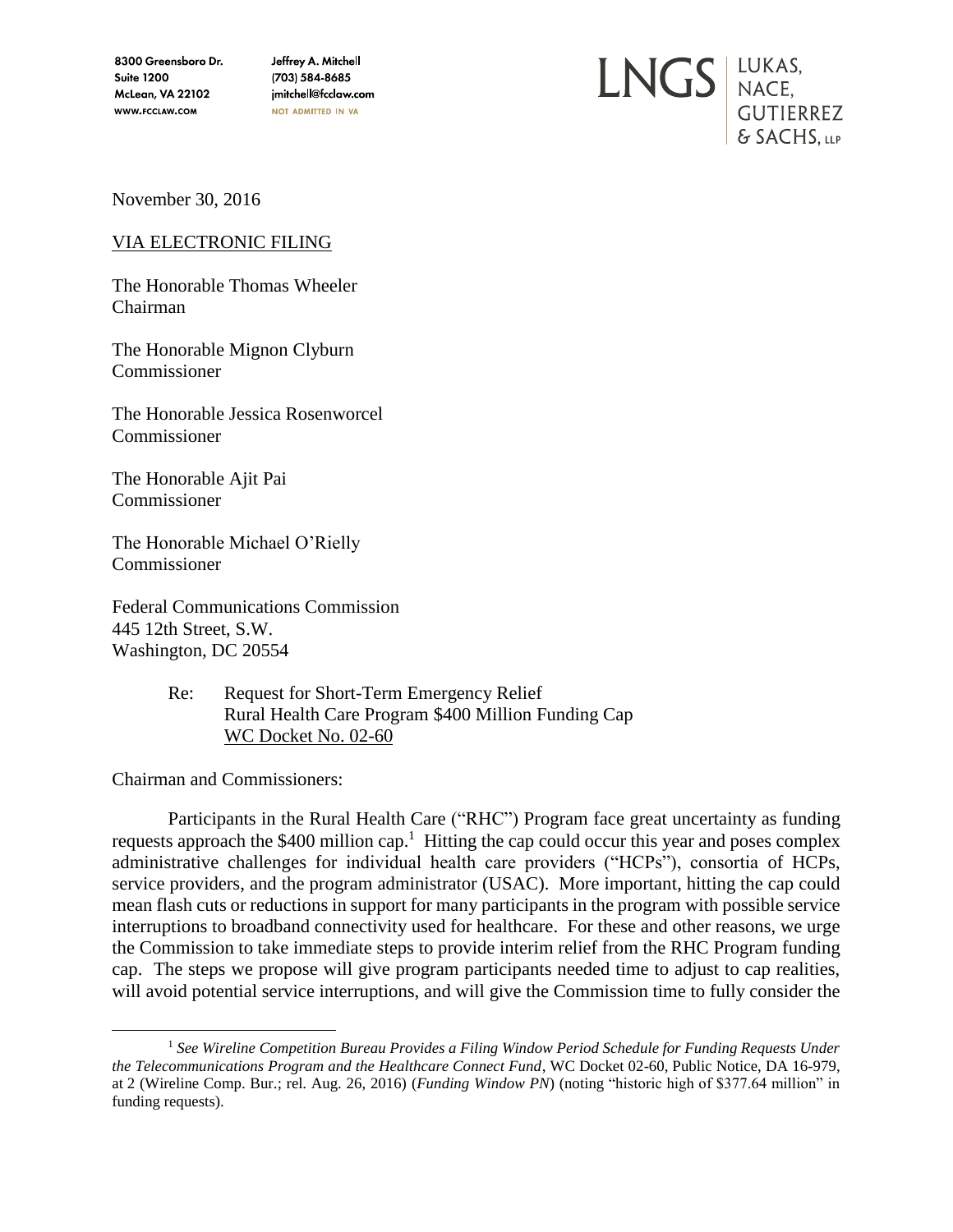effects hitting the cap will have on rural HCPs that depend on the RHC Program more than ever before.

Specifically, we ask the Commission to direct USAC to reallocate unused RHC funds that were committed in previous funding years to current applicants if the funding cap is reached in this funding year. Because such funds have already been collected by USAC, this temporary step will not cause any increase in the universal service fund ("USF") contribution factor. A nearly identical mechanism has been in place in the Schools and Libraries program since 2002.<sup>2</sup> We seek this temporary relief for funding years 2016 and 2017 only.

## Background

 $\overline{a}$ 

Congress established the RHC program in 1996 to ensure rural HCPs "an affordable rate for the services necessary for the provision of telemedicine and instruction,"<sup>3</sup> and all HCPs access to "advanced services"<sup>4</sup> – what we now call broadband. Twenty years later, the RHC program is the smallest of the four universal service programs, representing about 2% of total USF disbursements in 2014 (the most recent data available).<sup>5</sup> Yet the program is growing – some might say thriving – as HCPs adopt electronic health records and rely increasingly on telemedicine to provide access to basic and specialty care to rural communities. These changes are being driven by technology, economic realities, and federal policies.<sup>6</sup>

The Commission set the \$400 million RHC Program funding cap in 1997 – but disbursements in the program's first year (1998) were less than \$4 million. For many years the RHC Program grew slowly but steadily, with disbursements reaching \$40 million in 2005, \$86

<sup>5</sup> *See* 2015 Universal Service Monitoring Report, CC Docket 96-45, *et al.*, at Table 1.10 (rel. Dec. 22, 2015) (reporting \$193 million in RHC disbursements for calendar year 2014 out of \$7.85 billion total).

<sup>&</sup>lt;sup>2</sup> See 47 C.F.R. § 54.507(a)(5) ("On an annual basis . . . all funds that are collected and that are unused from prior years shall be available for use in the next full funding year of the schools and libraries mechanism in accordance with the public interest and notwithstanding the annual cap as described in this paragraph (a).");  $\S$  54.507(a)(6) ("All funds collected that are unused shall be carried forward into subsequent funding years for use in the schools and libraries support mechanism in accordance with the public interest and notwithstanding the annual cap."); *Schools and Libraries Universal Service Support Mechanism*, CC Docket No. 02-6, First Report and Order, 17 FCC Rcd 11521 (2002) (*E-rate First Report and Order*).

<sup>3</sup> *See Funding Window PN*, at 1 (citing S. Conf. Rep. No. 104-230 (1996) and 47 U.S.C. § 254(b)(3),  $(h)(1)(A)).$ 

<sup>4</sup> *See* 47 U.S.C. § 254(b)(6), (h)(2)(A).

<sup>&</sup>lt;sup>6</sup> "The American Recovery and Reinvestment Act of 2009 (ARRA) (Pub.L. 111-5) was enacted on February 17, 2009. Title IV of Division B of ARRA amends Titles XVIII and XIX of the Social Security Act (the Act) by establishing incentive payments to eligible professionals (EPs), eligible hospitals, and critical access hospitals (CAHs), and Medicare Advantage Organizations to promote the adoption and meaningful use of interoperable health information technology (HIT) and qualified electronic health records (EHRs). These incentive payments are part of a broader effort under the HITECH Act to accelerate the adoption of HIT and utilization of qualified EHRs." *See* Center for Medicare & Medicaid Services website, [https://www.cms.gov/Regulations-and-](https://www.cms.gov/Regulations-and-Guidance/Legislation/EHRIncentivePrograms/)[Guidance/Legislation/EHRIncentivePrograms/](https://www.cms.gov/Regulations-and-Guidance/Legislation/EHRIncentivePrograms/) (last visited Nov. 11, 2016).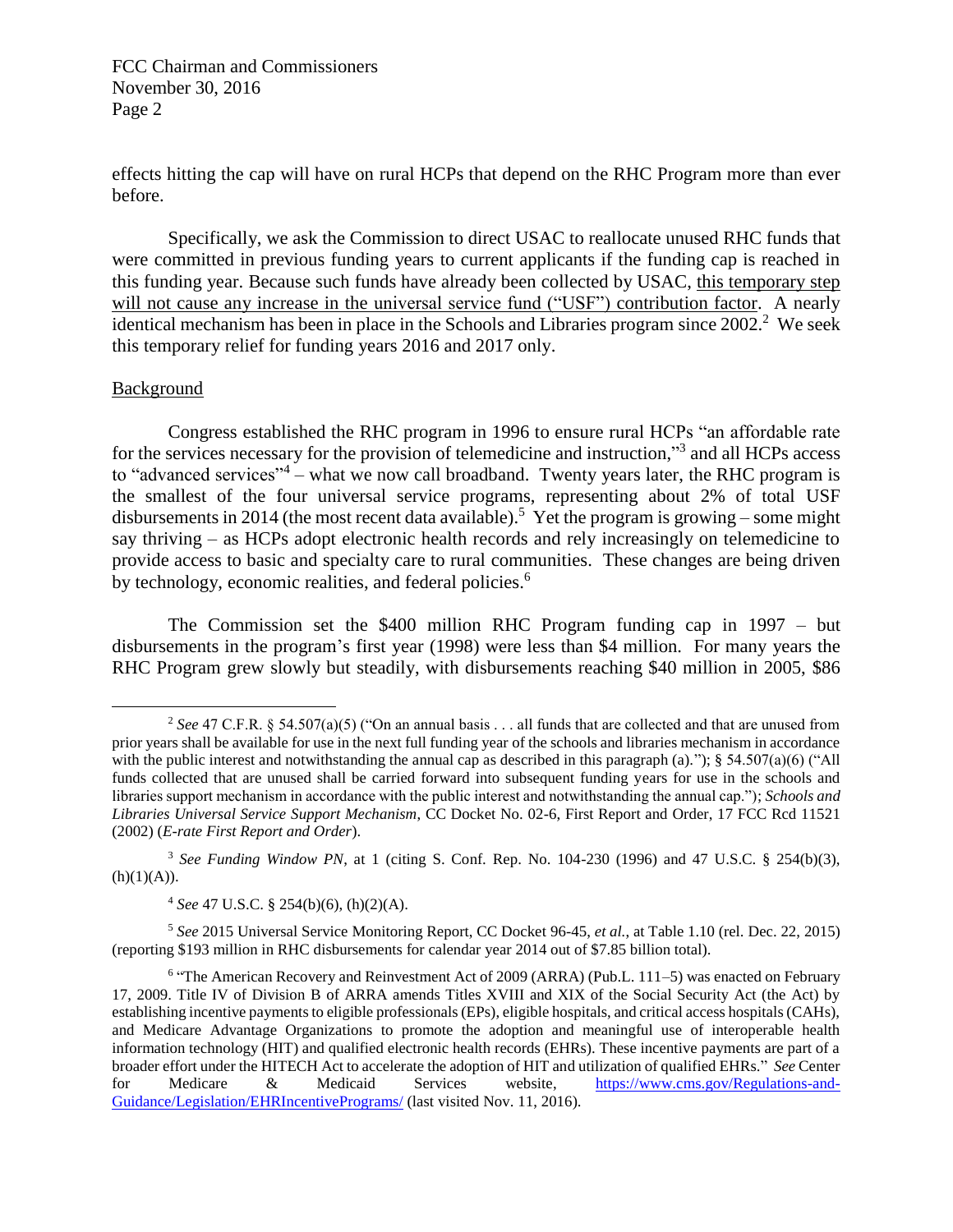million in 2010, and \$193 million in 2014. This summer, annual requests for RHC funding reached \$377 million – a sharper increase than in previous years – causing the Wireline Competition Bureau to implement filing windows for the first time.<sup>7</sup> While filing windows ensure fairness by requiring equal treatment for all funding requests submitted in a window, HCPs now face the uncertainty of having their requested support amounts reduced by an unknown factor, or possibly having their support requests denied.

Based on discussions with program participants, we believe increased reliance by HCPs on information technology and broadband are playing a substantial role in the increased demand for program funds. Indeed, the RHC Program, by facilitating broadband adoption by HCPs – particularly rural HCPs – appears to be functioning precisely how Congress intended.

In addition to higher-than-expected growth in demand for RHC funding, Congress this summer added a new type of HCP eligible to receive RHC Program funding: "skilled nursing facilities" ("SNF").<sup>8</sup> Unknown at this time are the potential number of eligible SNFs that exist nationwide. Ironically, if the \$400 million cap is hit this year, it is possible that SNFs seeking RHC Program support for the first time will receive little to no program funding.<sup>9</sup>

Finally, in December 2015, the Schools, Health & Libraries Broadband ("SHLB") Coalition, along with six statewide and regional telehealth networks, filed a petition for rulemaking seeking further modernization of the RHC program.<sup>10</sup> Among many suggestions to modernize and make the RHC program more effective, SHLB petitioners proposed recalibrating the \$400 million funding cap based on established program objectives and a comprehensive count of potentially eligible entities. Petitioners also specifically proposed the Commission establish mechanisms to provide short-term relief in the event that demand for funding from the Rural Health Care Program

 $\overline{a}$ 

<sup>7</sup> *See* n.1, *supra*.

<sup>&</sup>lt;sup>8</sup> See Frank R. Lautenberg Chemical Safety Act for the 21<sup>st</sup> Century Act, Title II – Rural Healthcare Connectivity, Pub. L. No. 114-182 (2016) (*Lautenberg Act*), signed into law by President Obama on June 22, 2016. *See also* 47 U.S.C. § 254(b)(7)(B)(vii) ("[The term 'health care provider' means] skilled nursing facilities (as defined in section  $395i-3(a)$  of title 42)").

<sup>9</sup> *See Funding Window PN* at 4 (noting SNFs can participate in the program no sooner than funding window #3 which starts February 1, 2017). While Congress provided that adding SNFs "shall [not] be construed to affect the aggregate annual [RHC] cap" – see *Lautenberg Act* at section 202(b) – this language does not restrict the FCC from taking action related to the cap.

<sup>10</sup> *See* <http://apps.fcc.gov/ecfs/comment/view?id=60001324308> ("SHLB Petition"). Petitioners in addition to the SHLB Coalition were as follows: New England Telehealth Consortium (Maine, New Hampshire, and Vermont), California Telehealth Network, Health Information Exchange of Montana, Utah Telehealth Network, Colorado Telehealth Network, and Southwest Telehealth Access Grid (New Mexico and Arizona). The Wireline Competition Bureau sought and received public comments on the *SHLB Petition* in January 2016. *See Wireline Competition Bureau Invites Comment on Petition for Rulemaking Filed by Schools, Health, & Libraries Broadband Coalition, California Telehealth Network, New England Telehealth Consortium, Health Information Exchange Of Montana, Utah Telehealth Network, Colorado Telehealth Network, And Southwest Telehealth Access Grid Seeking Further Modernization Of The Rural Health Care Program*, WC Docket No. 02-60, Public Notice, DA 15-1424 (rel. Dec. 15, 2015). The *SHLB Petition* remains pending.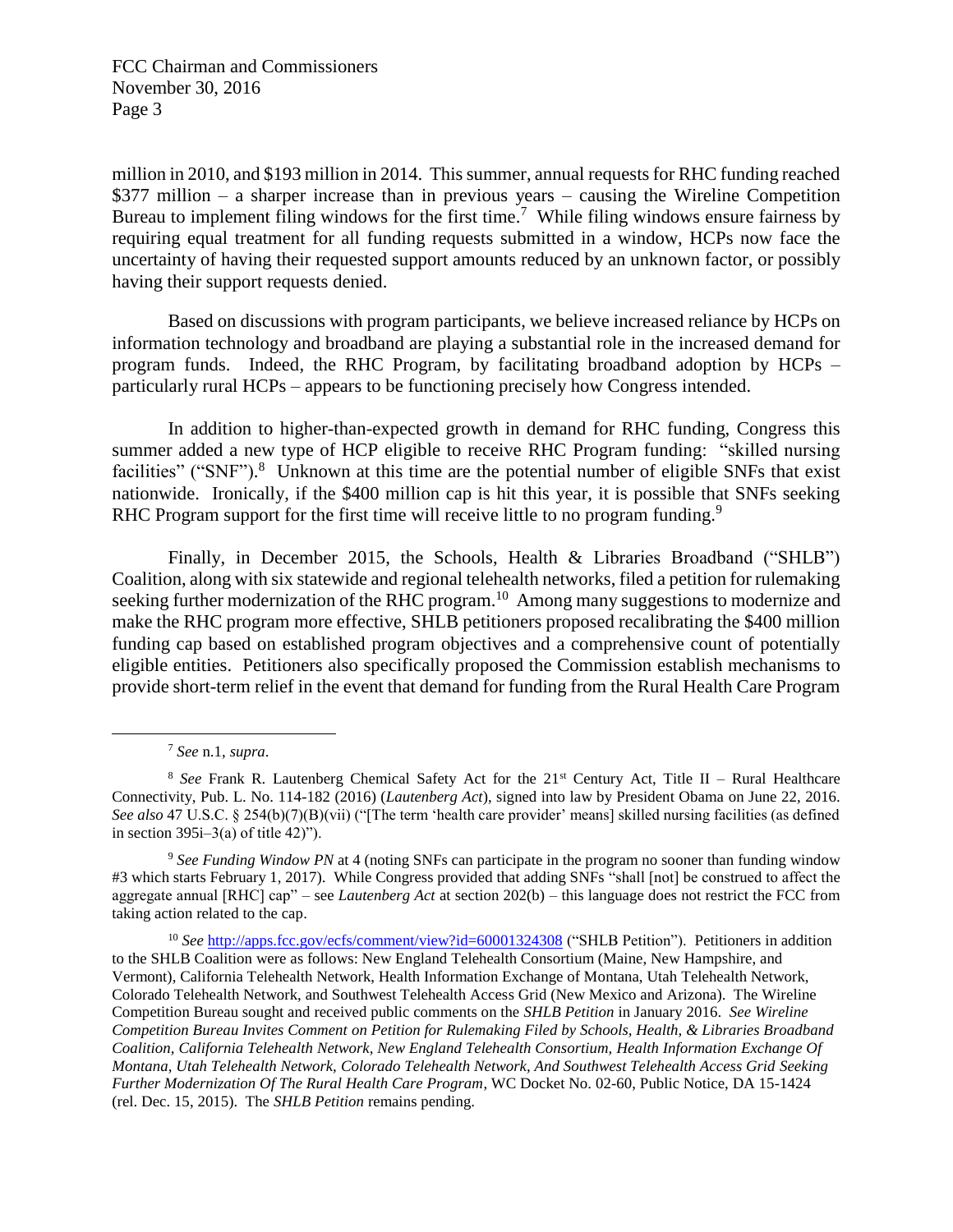exceeds the \$400 million cap.<sup>11</sup> At the time the *SHLB Petition* was filed, projections based on historical demand did not suggest the RHC program was in danger of hitting the cap in funding vear  $2016^{12}$ 

## Immediate Impacts of Hitting the RHC Funding Cap

Operation of the RHC funding cap this year could create havoc in the RHC Program. For example, it is not clear whether USAC has sufficient staff or systems to handle complex cap mechanics and the increased volume of program activity:

- USAC is still processing the record number of requests for funding year 2015 (which ended June 30, 2016). With the November 30 filing window, USAC will have a record number of requests to process for the current funding year – 7 months earlier than has historically been the case. USAC will have to finish 2015 requests, process 2016 requests, and quickly report total funding requests in order to determine whether funding is available for a third funding window.
- If the cap is hit in 2016, USAC's systems must be capable of automatically calculating pro-rated support as current cap rules require. It is unclear whether these systems have been tested. Consortia funding applications in particular are already quite complex – with current USAC systems not always able to handle complex cost allocation requirements. We have been unable to determine how these applications will be affected by pro-rating support on top of an already complex consortium cost allocation processes.

If USAC is unable to smoothly handle these and other unanticipated challenges, this will have dramatic effects on all program participants. But even if USAC functions smoothly throughout, there will be significant direct effects on HCPs if funding requests are unexpectedly reduced (pro-rated) or denied entirely. Such flash cuts or reductions in funding:

> Will stress an already stressed rural health care system and further undermine the economic viability of struggling rural critical access hospitals.<sup>13</sup>

 $\overline{a}$ 

<sup>11</sup> *See SHLB Petition* at 30-33.

<sup>&</sup>lt;sup>12</sup> The few commenters opposing petitioners' interim cap relief proposals did so in part based on assertions that expected low funding demand meant that such relief was not needed. *See* USTA Comments at 11 ("[RHC] funding disbursements have never come close to exceeding the cap. As such, no need exists for the Commission to adopt measures for [a short term cap relief] mechanism"); NTCA Comments at 15 ("[B]ased on real-world experience [*i.e*., current RHC demand projections], a provision for short-term funding relief is not necessary.").

<sup>13</sup> *See* North Carolina Rural Health Research Program, University of North Carolina, *78 Rural Hospital Closures: January 2010 – Present*, [https://www.shepscenter.unc.edu/programs-projects/rural-health/rural-hospital](https://www.shepscenter.unc.edu/programs-projects/rural-health/rural-hospital-closures/)[closures/](https://www.shepscenter.unc.edu/programs-projects/rural-health/rural-hospital-closures/) (last visited Nov. 17, 2016)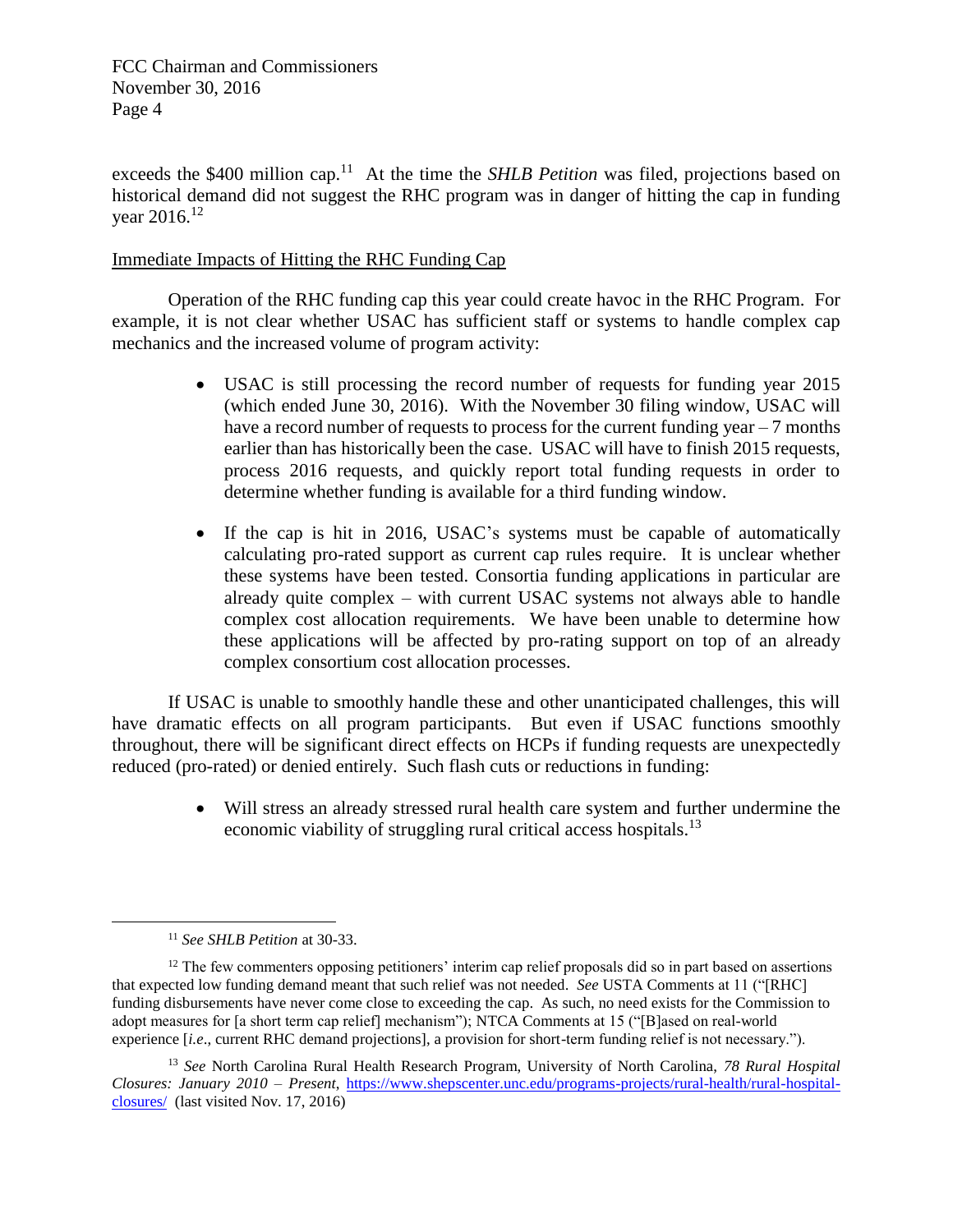- Could reduce or interrupt broadband services used to provide healthcare and thus impact patient care.
- Could impact health IT planning at HCPs. Planned-for circuits may no longer be affordable and implementation of new programs may be postponed.
- Service providers often provision HCP circuits in advance of USAC funding decisions. If a broadband circuit is provisioned and in use for several months, and then USAC reduces or denies a funding request for that circuit due to the cap, an HCP will face substantial disruption if it cannot afford the full undiscounted cost of that circuit.

HCP consortia face the same issues as individual HCPs but also face further challenges. Uncertain levels of RHC support will make it more difficult for consortia to attract and retain members.

Service providers will also face unanticipated problems if the cap is hit. The Commission has not made clear whether service providers are expected to forgive the cost of expensive circuits that are not fully funded because of the cap (assuming they are willing and able to). The resulting uncertainty will only cause service providers to avoid the RHC program, thereby decreasing the number of potential bidders and raising program costs for individual connections, as service providers factor the increased risk of reduced payment or non-payment. These are just a few of the issues that the FCC will face if the RHC funding cap is reached.

## How Much Potential Undisbursed RHC Funding Is There?

 $\overline{a}$ 

As the Commission has explained, unused funding in the E-rate program is "the result of normal program operation."<sup>14</sup> The same is true with the RHC Program which operates using the same process of funding commitments which are often not fully expended by applicants. In its 2013 Annual Report, USAC reported the following cumulative information regarding RHC program disbursements and commitments:<sup>15</sup>

| Calendar Years | Committed     | <b>Disbursed</b> | <b>Undisbursed</b> | Rate |
|----------------|---------------|------------------|--------------------|------|
| 1998-2013      | \$702,293,000 | \$653,029,000    | \$49,264,000       | 7%   |

Thus, from the RHC program's inception through the end of calendar year 2013, \$49 million of RHC funding was authorized but not disbursed. By extrapolating the 7% rate of

<sup>14</sup> *See E-rate First Report and Order* at ¶ 21; *Schools and Libraries Universal Service Support Mechanism, A National Broadband Plan for our Future*, CC Docket No. 02-6, GN Docket No. 09-51, Order, 25 FCC Rcd 18762, ¶ 34 fn.106 (2010) ("There are a variety of reasons why funds that are committed are ultimately not distributed. For example, [applicants] are able to find cost savings through efficient resource use, and thus ask for less in reimbursement than the amount originally anticipated and committed.").

<sup>&</sup>lt;sup>15</sup> *See* USAC 2013 Annual Report (Revised) at 41, http://usac.org/ res/documents/about/pdf/annual[reports/usac-annual-report-2013-revised.pdf.](http://usac.org/_res/documents/about/pdf/annual-reports/usac-annual-report-2013-revised.pdf)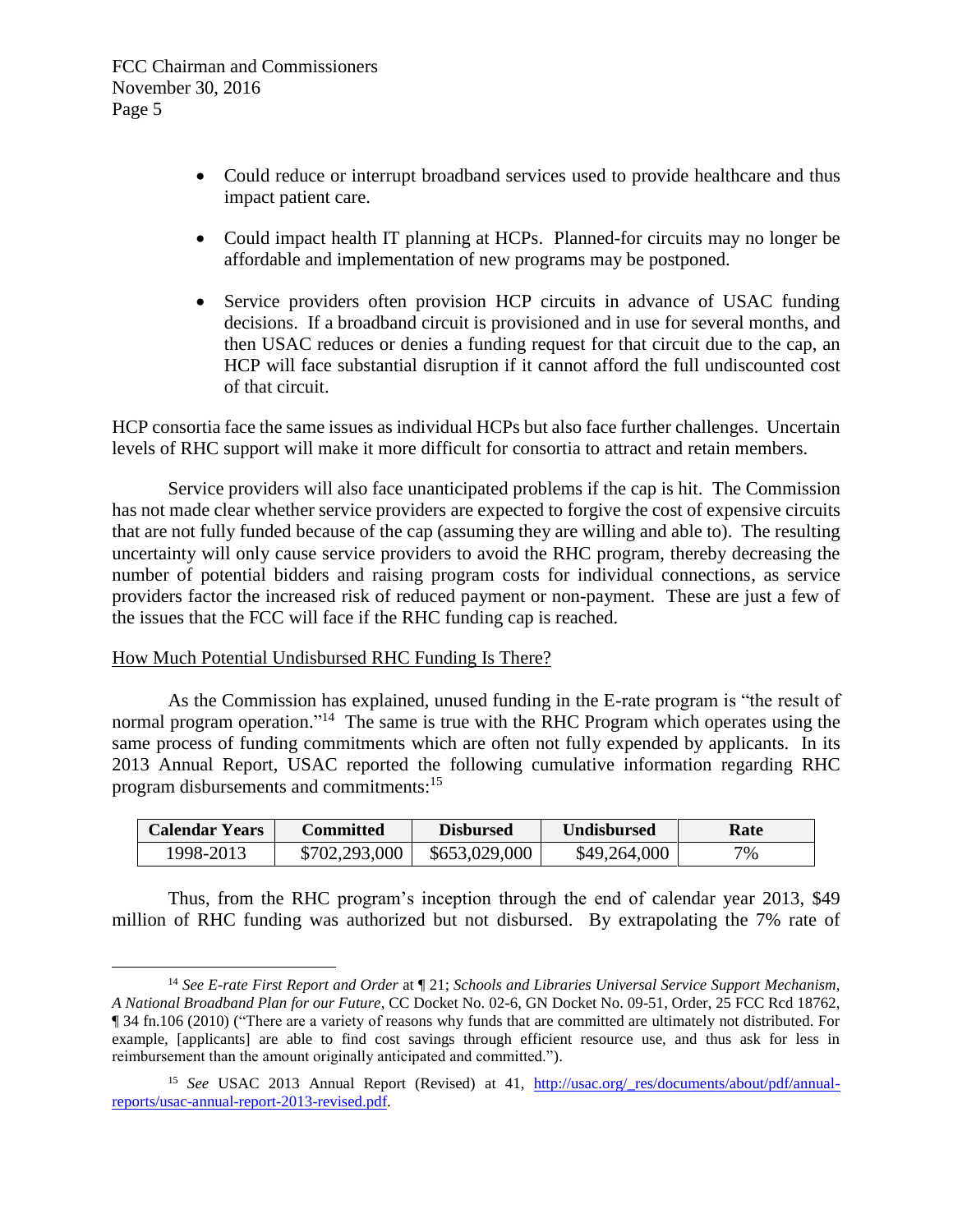| <b>Funding Year</b> | Authorized <sup>17</sup> | <b>Potential Undisbursed</b> |  |
|---------------------|--------------------------|------------------------------|--|
|                     |                          | (assuming 7% rate)           |  |
| 2013                | \$157,650,000            | \$11,058,731                 |  |
| 2014                | \$192,000,000            | \$13,468,293                 |  |
| 2015                | \$278,960,000            | \$19,568,308                 |  |
|                     | \$44,095,332             |                              |  |

undisbursed funds over this 15-year period to subsequent years<sup>16</sup> we can estimate undisbursed RHC funds potentially available for rollover:

The rollover process for unused funding has worked smoothly in the E-rate program for many years. We recognize that the Commission would have to adopt rule changes to permanently implement a similar rollover mechanism in the RHC Program. In that regard, the *SHLB Petition*, which remains open for public comment in the RHC docket, proposes a rulemaking proceeding to specifically consider (among other things) adoption of rules providing for rollover of unused funding.<sup>18</sup>

In the meantime, we believe this matter is sufficiently urgent that temporary steps should be taken regardless of whether a full rulemaking in response to the *SHLB Petition* is initiated.<sup>19</sup> Moreover, given the clear precedent in the E-rate program for rollover of unused funds, temporary action in the RHC program does not appear to present novel questions of fact, law, or policy. If there is no disagreement among the Commissioners, we encourage the Commission to direct the Wireline Competition Bureau or the Office of the Managing Director to address this matter expeditiously. Alternatively, we urge the Commission to act quickly as it did when enacting the bridge funding order which provided timely funding relief to pilot projects prior to implementation of the Healthcare Connect Fund.<sup>20</sup>

 $\overline{a}$ 

<sup>&</sup>lt;sup>16</sup> USAC reports historical disbursement data on a calendar year basis, while funding requests are reported on a funding year ("FY") basis. Funding years run from July 1 to June 30 of the next year, *e.g.,* FY 2013 ran from July 1, 2013 to June 30, 2014.

<sup>&</sup>lt;sup>17</sup> *See* USAC 2015 Annual Report, at 41, https://usac.org/ res/documents/about/pdf/annual-reports/usac[annual-report-2015.pdf.](https://usac.org/_res/documents/about/pdf/annual-reports/usac-annual-report-2015.pdf) USAC explains the difference between "authorized support" and "funding commitment" on page 41 at the link above. This distinction does not change the basic analysis presented here.

<sup>18</sup> *See* n.11, *supra*.

<sup>&</sup>lt;sup>19</sup> Cf. Federal-State Joint Board on Universal Service, CC Docket No. 96-45, Report and Order, 12 FCC Rcd 8776, ¶ 713 (1997) (subsequent history omitted) ("We will consider the need to revise the [RHC] cap . . . if we find it necessary to ensure the sufficiency of the fund or to respond to requests from interested parties for expedited review.").

<sup>20</sup> *See Rural Health Care Support Mechanism*, WC Docket No. 02-60, Order, 27 FCC Rcd 7907 (rel. Jul. 6, 2012); *Wireline Competition Bureau Seeks Comment on Funding Pilot Program Participants Transitioning Out Of The Rural Health Care Pilot Program In Funding Year 2012*, WC Docket 02-60, DA 12-273 (rel. Feb. 27, 2012).